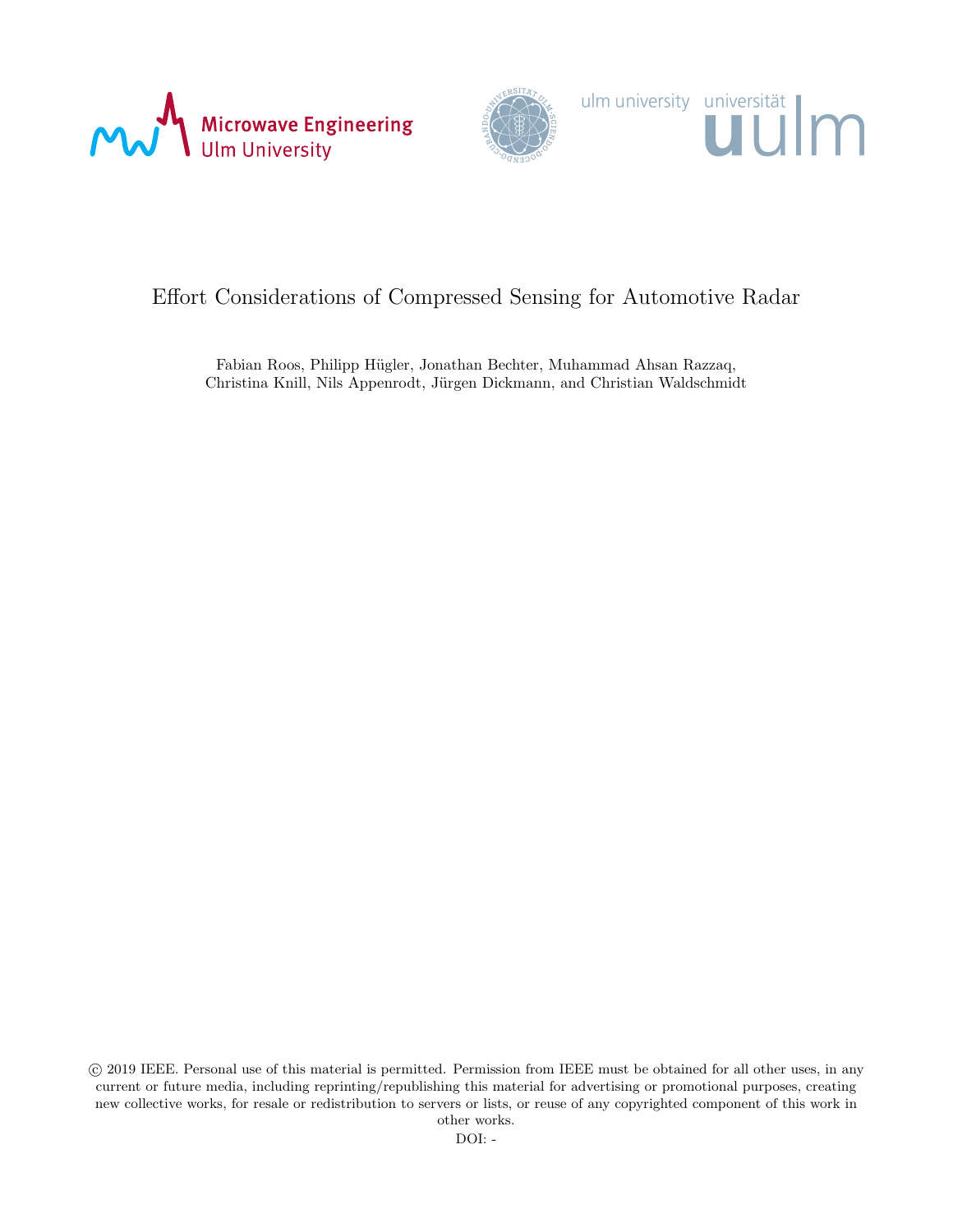# Effort Considerations of Compressed Sensing for Automotive Radar

Fabian Roos #, Philipp Hügler #, Jonathan Bechter #, Muhammad Ahsan Razzaq #, Christina Knill <sup>#</sup>, Nils Appenrodt \*, Jürgen Dickmann \*, and Christian Waldschmidt <sup>#</sup>

#Institute of Microwave Engineering, Ulm University, 89081 Ulm, Germany <sup>∗</sup>Daimler AG, Group Research and Advanced Engineering, 89081 Ulm, Germany

*Abstract*— The application of iterative compressed sensing algorithms for automotive radar is often considered as too complex for real-time evaluation. In this paper, it is shown that the number of required iterations can be chosen considerable low. To determine the necessary steps, a quality criterion is evaluated. The two examined scenarios are a reduced data rate and an interference mitigation. Measurement results are shown for different numbers of iterations to verify the sufficient reconstruction capabilities.

#### I. INTRODUCTION

The concept of compressed sensing [1], [2] was introduced in automotive radar for various tasks. Possible examples are an enhanced angular [3] or range-Doppler resolution as in [4]. In both cases samples are missing which are restored with compressed sensing algorithms.

Several algorithms have been introduced for signal reconstruction, some of them are iterative ones as the iterative method with adaptive threshold (*IMAT*) described in [5]. Hence, the processing effort is directly linked to the number of required iterations. To lower the processing time, an investigation is performed of how many iterations are necessary for a sufficient reconstruction. This is done using a quality criterion depending on the noise floor and signal level.

In two different measured scenarios, the iteration number dependency is shown. In one case an interferer disturbed a couple of samples leading to an enhanced noise floor. The affected data are detected and reconstructed as introduced in [6]. In the second example the data rate of the radar signal is reduced as shown in [7] and [8].

#### II. SIGNAL PROCESSING

The first step in the signal processing chain is to determine the positions of missing samples. In the case of data rate reduction as in [8], the positions are known due to the reduction scheme. For the interference mitigation the positions of interfered samples are not known. In literature various methods are discussed to detect interference, e.g., a simple power detector as shown in [9]. An occurring interferer has a much higher signal power than the usual baseband signal. Hence, the change in power level is exploited to detect the interference.



Fig. 1. Measured spectrum of one range cell if only one third of the frequency ramps are present as in [8]. Rough estimation of the noise floor  $(- - -)$  and the stopping level  $($ — $)$  10 dB above.

In the next step, the missing samples are reconstructed using the *IMAT* algorithm. As a modulation format, the fast chirp modulation [10], also known as chirp-sequence, is used. Therefore, the baseband signal is evaluated with a two-dimensional Fourier transform (*2D-FFT*).

#### *A. Signal Reconstruction with IMAT: Parametrisation*

The basic principle of the reconstruction algorithm is to take the incomplete signal, assume the missing samples to be zero, and calculate the Fourier transform of it. Due to the missing samples, artefacts higher than the noise floor occur in the spectrum, cf. Fig. 1. In the depicted measured spectrum of a range cell, two different frequencies are present. As a first approximation, the highest spectral occurrence is considered to be a valid frequency of the signal and used for reconstruction of the missing samples. This level is the threshold (thr), which is lowered in consecutive iterations to consider further frequencies. As already mentioned in [8], it is important to ensure that none of those artefacts are used for reconstruction as they would be intensified and considered as a target.

The noise floor  $(- - -)$  is estimated very roughly by taking all present samples into account. By adding a safety margin to the noise floor, it is ensured that the threshold does not reach the artefacts. In fact, the noise floor is overestimated as the possible targets are also present. This is not a drawback, as the calculation for this reason is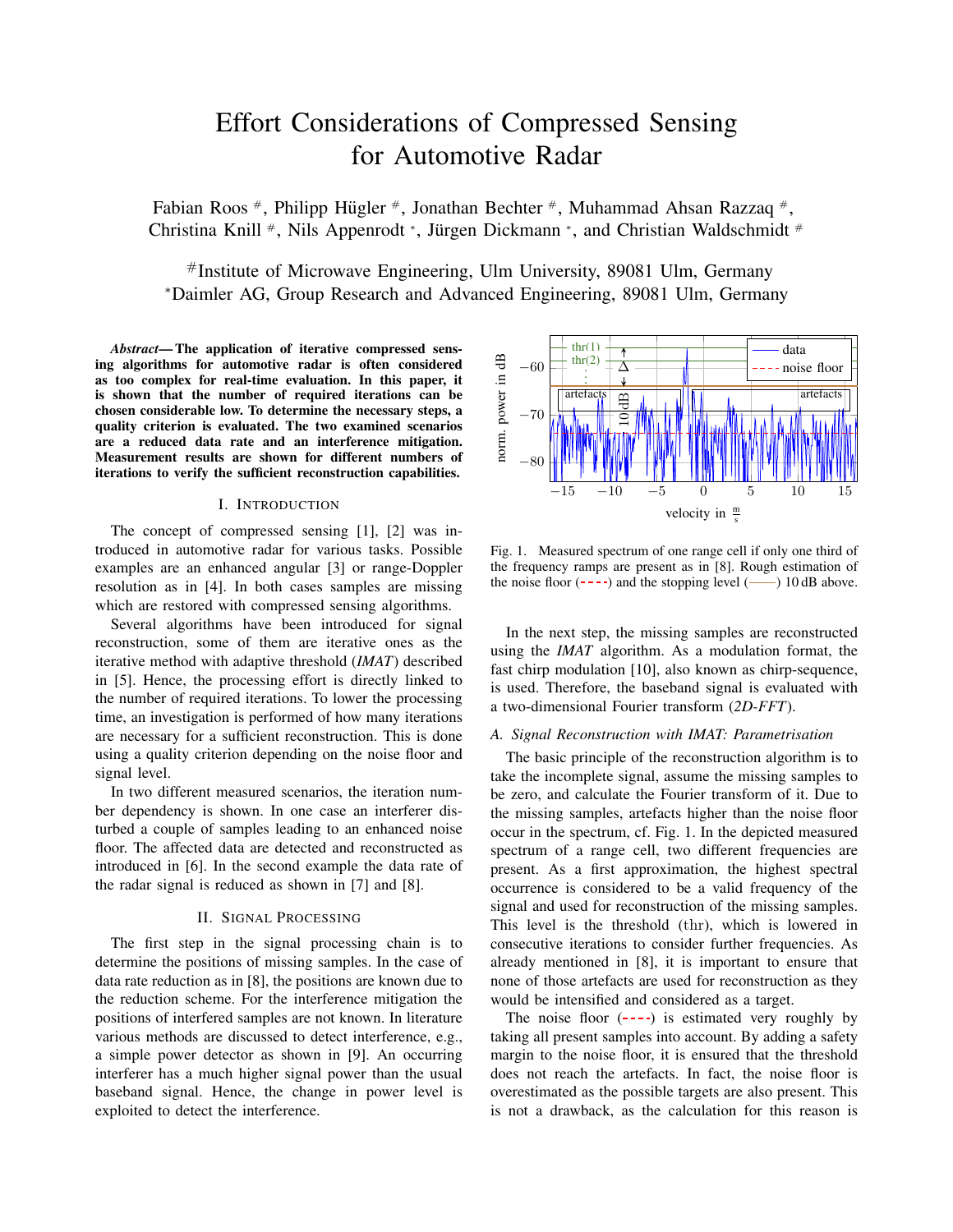

Fig. 2. Iteration number dependency of the *IMAT* algorithm in case of data reduction to one third with *PNR* as quality criterion.

simple and the additional safety margin is added as well. In the case of data reduction, the amount of missing samples is known in advance, hence, the safety margin can be chosen appropriately.

Adding the safety margin to the noise floor results in the so-called stopping level  $(-)$ , which the threshold is not allowed to exceed. With this level and the number of desired iterations, the step size of the threshold for each iteration is calculated.

#### III. SIMULATION: INFLUENCE OF ITERATION NUMBER

As interference occurs often only for a very short time, the few affected samples do not lead to very high artefacts. In this first scenario, a single iteration is often sufficient as shown in the measurement evaluation later. Hence, the iteration number is not evaluated in simulation for interference mitigation.

mstead, the second scenario is used to show the in-<br>fluence of the required iteration number for a successful<br>reconstruction. As in [8] an extended target vehicle is<br>determined with the power detector and the zeroed sample Instead, the second scenario is used to show the influence of the required iteration number for a successful reconstruction. As in [8] an extended target vehicle is simulated consisting of several close scattering centres in range and velocity with different power levels. The data rate is reduced to one third and the missing samples are reconstructed afterwards. In this example, a reconstruction of over 90 % of the targets is achieved in [8]. To select a more challenging scenario, complete ramps are omitted and not only random samples as this results in much higher artefact levels [8].

As a quality criterion for the reconstruction the peakto-noise ratio (*PNR*) is chosen and shown in Fig. 2 for different iteration numbers. The artefacts are strongly influencing the noise floor, therefore, a significant change can be expected if the missing data are estimated. As the missing samples are only reconstructed with parts of the real targets, the total noise power can be lower leading to a higher *PNR* as in the reference case  $(-\)$  of a full signal. The stronger a target is, the more prominent the artefacts are in close vicinity. This is due to the fact that the artefacts originate from the convolution of the real targets with the sinc function of the missing sample pattern for a rectangular window. Therefore, the *PNR* is shown for the strongest target.

As previously mentioned, the safety margin must be chosen such that no artefact is higher than the current threshold. A too high safety margin has the negative effect of not completely suppressed artefacts. This trade-off can be noticed for  $k=3$  iterations. In this case the margin is not sufficient enough leading to fairly large threshold steps resulting in enhanced artefacts. Thus, the *PNR* is lower after three iterations as in the other cases.

By increasing the number of iterations, the step size of the threshold is decreased. This is advantageous, as with the first rectation the influence of the infissing samples is<br>eased and weaker targets can be visible. With consecutive<br>steps those targets are enhanced, the safety margin may be By increasing the number of iterations, the step size of the first iteration the influence of the missing samples is steps those targets are enhanced, the safety margin may be chosen smaller, and the artefacts are better suppressed.

Even in this challenging scenario an iteration number<br>  $k=5$  is sufficient and an even higher *PNR* as in the reference is the outcome. Spending a form of the relations,<br>e.g.,  $k=20$ , the *PNR* is increased even further, but the<br>absolute enhancement is low compared to the effort. A *PNR* after<br>nal  $(\_\_)$ . of  $k=5$  is sufficient and an even higher *PNR* as in the reference is the outcome. Spending a lot more iterations, absolute enhancement is low compared to the effort. A reasonable iteration number is found when the *PNR* after reconstruction is higher as for the reference signal (--).

#### IV. MEASUREMENT EVALUATION

For verification, two measurements are conducted and<br>that the reder commeters are listed in Tab. I for both the radar parameters are listed in Tab. I.

The data algorithm  $(-)$ . As only seven out of 512 samples are affected from interference, the single iteration is sufficient. The interference scenario is set up in an anechoic<br>chamber with two close targets. The interferer has a band-<br>i.i.d. 63000 W. The interference scenario is set up in an anechoic width of 300 MHz and a different ramp duration to ensure the occurrence of interference. In Fig. 3, the interfered spectrum  $(- - )$  shows an increased noise floor, which can determined with the power detector and the zeroed samples are reconstructed with a single iteration using the *IMAT* algorithm  $(-)$ . As only seven out of 512 samples are Spending more iterations, e.g.,  $10$  ( $\leftarrow$ ,), does not change the spectrum significantly. The advantage to reconstruct the missing samples instead of just setting them to zero is shown in [6].

TABLE I SPECIFICATIONS OF RADAR PARAMETERS

|                             | Considered Scenario                    |                       |
|-----------------------------|----------------------------------------|-----------------------|
| Parameter                   | Interference Mitigation Data Reduction |                       |
| carrier frequency $f_c$     | 76 GHz                                 | 76.5 GHz              |
| bandwidth $B$               | 600 MHz                                | $2$ GHz               |
| chirp duration $T_c$        | $51.2 \,\mu s$                         | $50 \,\mu s$          |
| chirp repetition time $T_r$ | $52.5 \,\mu s$                         | $60 \,\mathrm{\mu s}$ |
| sampling frequency $f_s$    | 10 MHz                                 | 20 MHz                |
| number of chirps $L$        | 64                                     | 516                   |